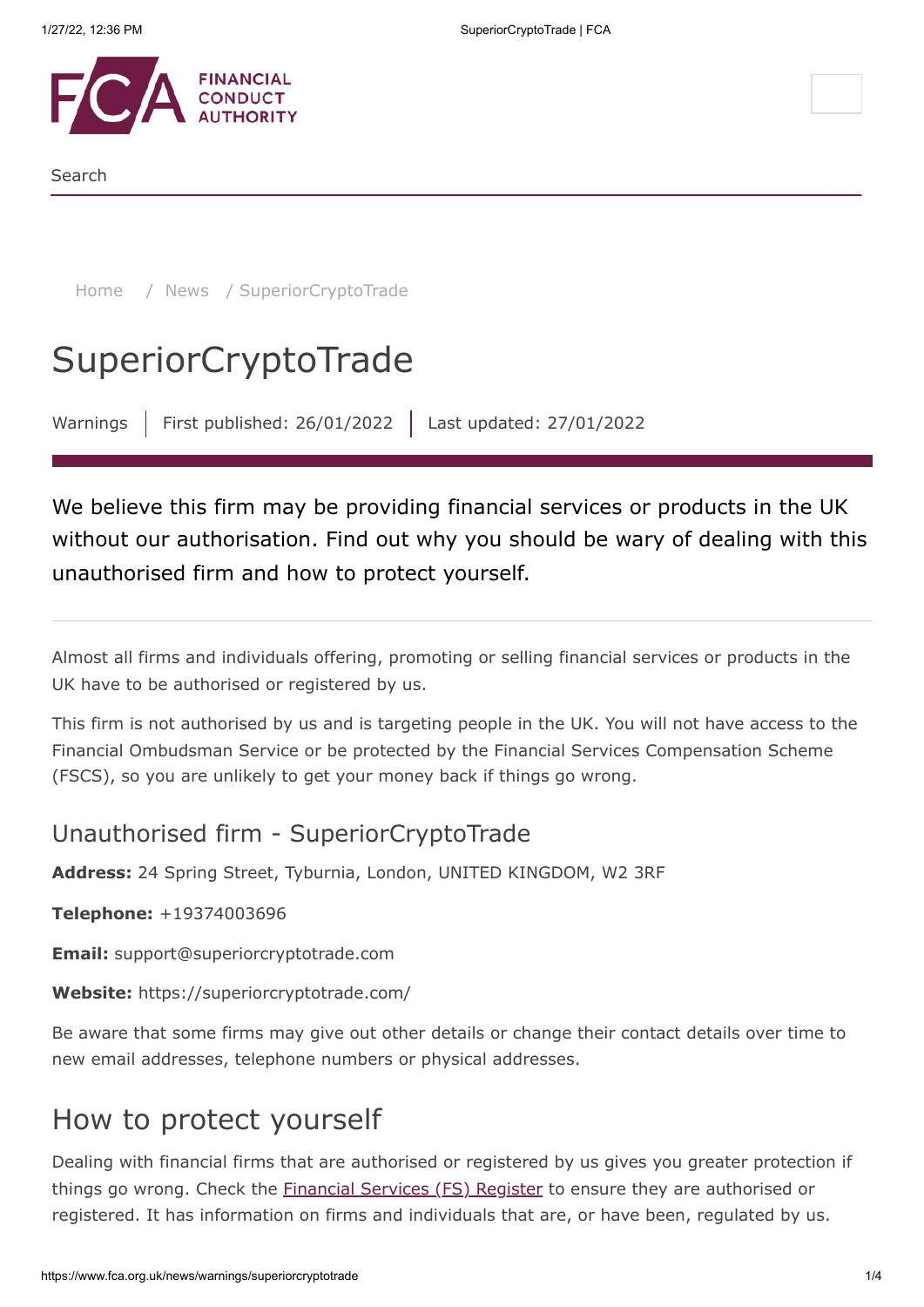#### 1/27/22, 12:36 PM SuperiorCryptoTrade | FCA

If you used an authorised firm or registered firm, access to the Financial Ombudsman Service and FSCS protection will depend on the investment you are making, the service the firm is providing, and the permissions the firm has. If you would like further information about protection, the authorised or registered firm should be able to help.

If a firm does not appear on the FS Register but claims it does, contact our Consumer Helpline on 0800 111 6768.

There are more steps you should take to [protect yourself from scams](https://www.fca.org.uk/consumers/avoid-scams-unauthorised-firms).

## Report an unauthorised firm

If you think you have been approached by an unauthorised firm, you should contact our Consumer Helpline on 0800 111 6768. If you have been approached by a scam firm, then please visit our [contact us page.](https://www.fca.org.uk/contact)

### Was this page helpful?

Yes No

Submit Feedback

Share page

[More information](#page-1-0)

<span id="page-1-0"></span>[Check the Register](https://register.fca.org.uk/)

[Unauthorised firms and individuals](https://www.fca.org.uk/consumers/unauthorised-firms-individuals)

[Avoid scams and unauthorised firms](https://www.fca.org.uk/consumers/avoid-scams-unauthorised-firms)

[Warnings from foreign regulators](https://www.iosco.org/investor_protection/?subsection=investor_alerts_portal)

[Report an unauthorised firm](https://www.fca.org.uk/consumers/report-scam-unauthorised-firm)

[Action Fraud](https://www.fca.org.uk/consumers/report-scam-unauthorised-firm)

Social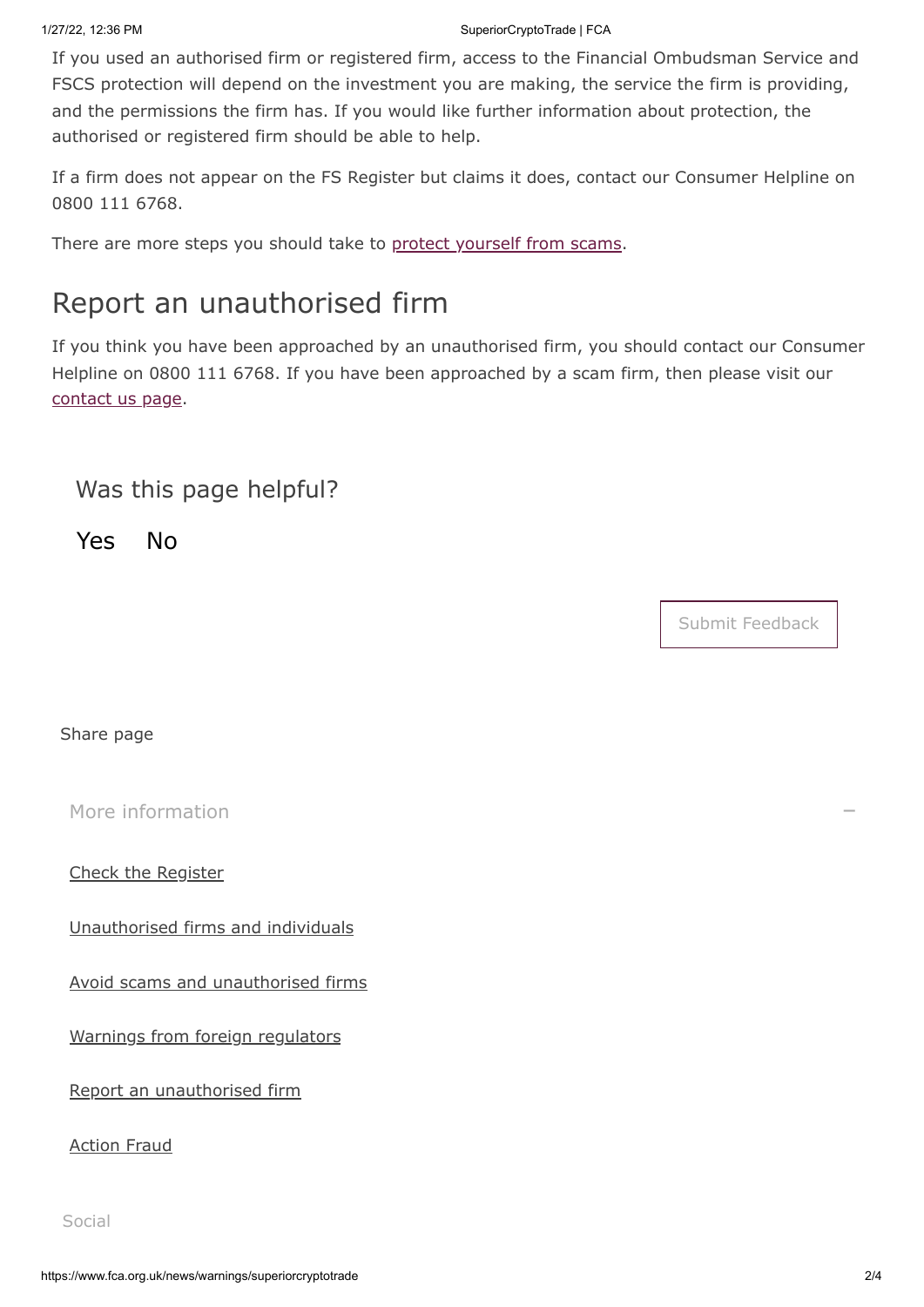| Accessibility                                  |  |
|------------------------------------------------|--|
| Complain about us                              |  |
| Copyright notice                               |  |
| Corporate responsibility                       |  |
| Cymraeg                                        |  |
| Freedom of information                         |  |
| Modern Slavery and Human Trafficking Statement |  |
| Privacy                                        |  |
| Sitemap                                        |  |
| Translated languages                           |  |
| Registers and Systems                          |  |
|                                                |  |
| Mutuals Public Register                        |  |
| Connect                                        |  |
| FCA Handbook                                   |  |
| <b>Financial Services Register</b>             |  |
| RegData                                        |  |
| Careers                                        |  |
|                                                |  |
| Careers home                                   |  |
| Early careers                                  |  |
| <b>Experienced professionals</b>               |  |
| Search jobs and apply                          |  |
| Contact                                        |  |

FCA Head Office